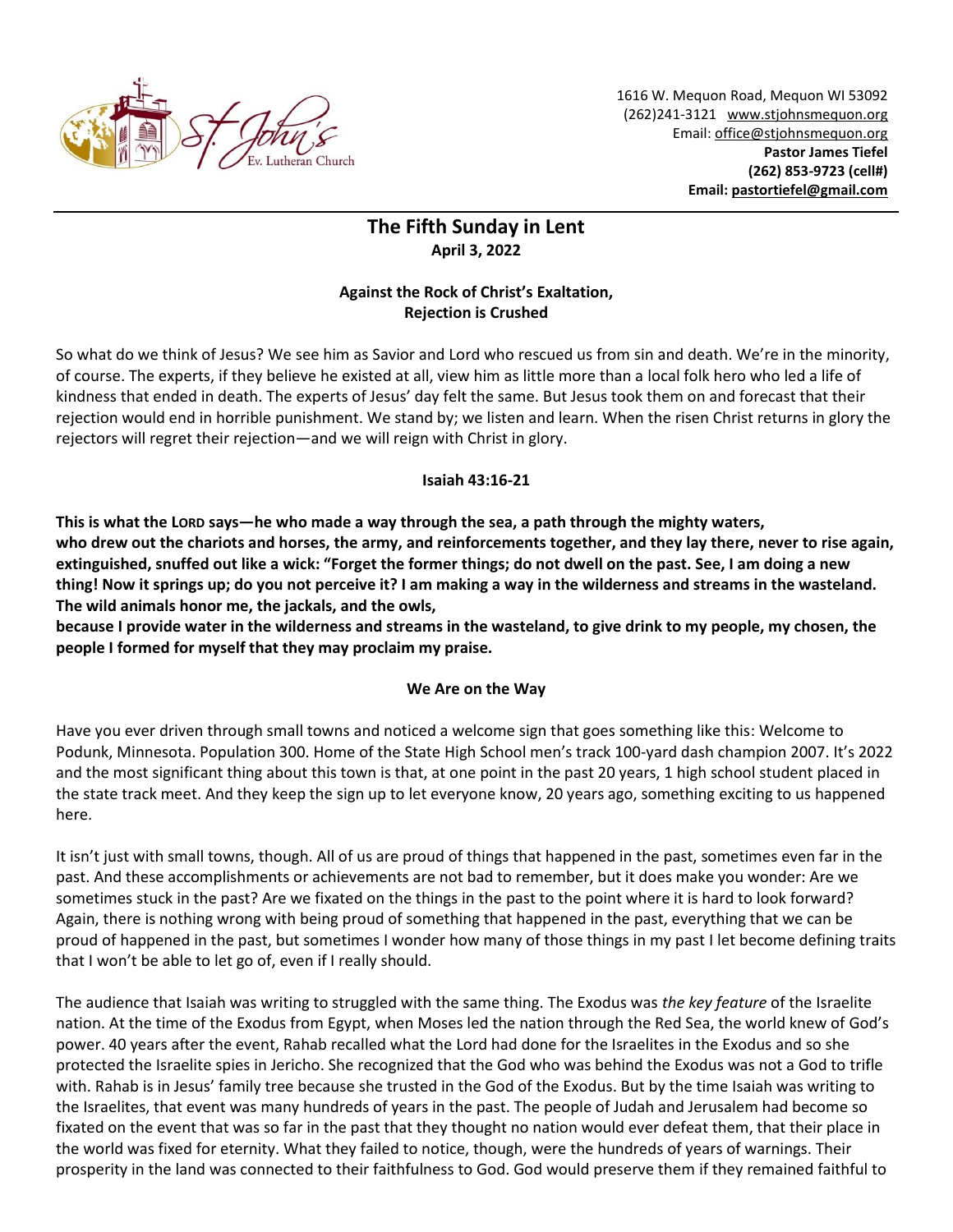him, but they didn't. God sent prophet after prophet and disaster after disaster to bring them back, but they continued to worship other gods and profane the one true God. They failed to listen to the warnings of the prophets to repent, and so God took their land away. He sent foreign armies to crush the nation of Israel and to carry a remnant into captivity. This is the audience that Isaiah was writing to: the remnant of Israelites who were living in a foreign land under a foreign king asking themselves, "What happened? I thought that God would preserve us forever?" These verses, and this entire portion of the book of Isaiah, are what Isaiah had to say to the remnant.

Our verses begin by invoking the name of the Lord, then reminding the people of which God he was talking about. This is not any pagan god, this is the Lord, the one who brought the Israelites out of Egypt, the one who was powerful enough to part a sea and crush one of the strongest armies in the world. This was the God who delivered his people from Egypt.

But forget about the Exodus, God said. That was old news. Yes, important. Yes, powerful, but he was going to do something different, now, something new. "Do you not perceive it?" God asks them. God was already putting into motion this new plan, but it was also an old plan. This was the plan that started in Eden. This was the plan that God carried through Abraham, Isaac, and Jacob. This was the plan that God gave to David. This was the plan to fix what was wrong. This new thing would be carving a path through the wilderness, bringing water into the desert to give his people something to drink.

Maybe the people had hoped that God would repeat the Exodus, that he would deliver them from the hands of their oppressors like he had from the Egyptians. Maybe they hoped that this plan would include another act of power. This was the same God, but this was not going to be the same act, it was going to be different. God would bring his remnant back to Jerusalem, but it would be quite boring in contrast to the Exodus. God provided them Cyrus, a Persian king, who would send the Israelites back. No crazy escape, no plagues, no miraculous defeat of any army. Cyrus gave the people his blessing to go back to Jerusalem. He gave them his protection and even gave them resources to rebuild.

So, what could this new act be? We read about it in the Gospel for today as well. Jesus' parable of the vineyard has tenets who are abusing the master's generosity and the messengers of the master, so the master sends his own son. This was God's great plan. For those who believe, it is more spectacular than anything God had done before. God was made man in Jesus. The God-Man Jesus was born and lived and died for the sins of the world. But for those who reject Jesus, this doesn't even seem possible, let alone spectacular because Jesus, to them, is just a man. And yet it is Christ's work, his perfect life and innocent death which would ultimately address the true root of every problem: sin. By Christ's work, there is a clear path to heaven. No more are we enemies of God, unable to reach him, but we are on the way, the way to heaven, to eternal life with our heavenly father and with our brothers and sisters in Jesus.

The result in Isaiah's prophecy was that even the wild animals would praise God. But it wasn't their praise that God was after. The Lord said, "I provide water in the wilderness and streams in the wasteland, to give drink to my people, my chosen, <sup>21</sup>the people I formed for myself *that they may proclaim my praise."* He did all this so that we would praise him. The wild animals know to praise him, even, so how much more should we, the true beneficiaries of God's great work, be praising God!

Is that our default? Is our default to recognize the water that God has provided for us that we didn't know we needed, the path to heaven that we didn't know existed and to praise him for it? Much like those in exile, the remnant, we dwell on the past. We think about the blessings that we had, about "the good old days." How often are we frustrated by the plans that we make that always seem to come to nothing? How often do we fail to give God the praise that he deserves because we get so fixated on the things of the world? This is the sad state that we all too often find ourselves in. Disgruntled like the Israelites in the wilderness, frustrated like the exiles in Babylon. All we want is what we don't have and once we get it, it isn't enough. All too often, we consider the worldly blessings a result of our own work, what we deserve and pay no attention to the most significant blessing, the fact that Christ has given us a path to heaven and placed us on that path! It seems all too easy to consider what we have on earth, or don't have, and forget that we are on our way to eternal glory with God. It is too easy for us to not praise God, and so often we don't.